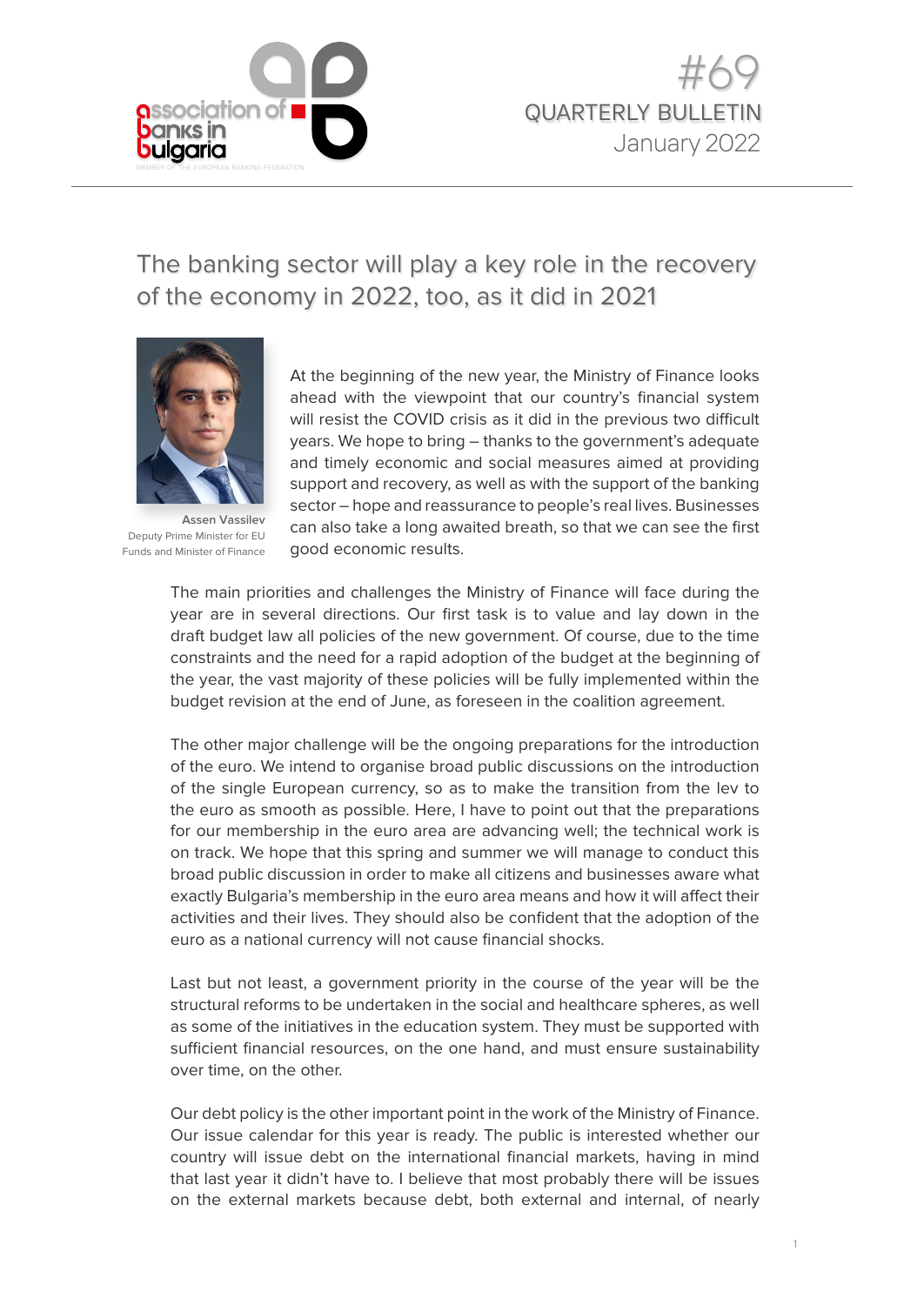BGN 3 billion is maturing this year. I think that most of the debt repayments will take place in the first quarter of the year, and a smaller part – later in the year. At the very least, this debt must be refinanced and we will use all instruments the Ministry traditionally lays down in its debt policy.

In addition, we expect the budget deficit without COVID-related measures to be below 3% and with COVID-related measures – around 4%. This deficit will have to be financed through debt, so the state will participate in the debt markets in a very predictable way, the same way it did in previous years.

The Recovery Programme, which we started last summer with the Fund of Funds and the Bulgarian Development Bank, in partnership with several commercial banks for lending to businesses, is advancing extremely well. In the context of the ongoing COVID crisis, the Programme allows companies now to emerge from the heavy period of restrictions and lockdowns. The government intends to enhance this Programme towards broadening its accessibility and providing additional financial resources to help more companies to make use of these loans. The last lot of funds under the Programme is underway and the interest in it is higher than the amount of available funds. This is exactly our main argument to provide additional resources so that the Programme could continue operating this year, too.

In addition to expanding the Recovery Programme, we are also working to integrate the sectoral policies in it, to support individual industries with loans. The reason is that when EU funds are used, there are restrictions for certain sectors, while for national funds there are no such restrictions.

I am confident that 2022 can be a positive year for the development of the financial and banking sectors. Moreover, I believe that the banking sector will be of key importance for the recovery of the economy, like the role it played in 2021, too, and this would be good for both banks and Bulgarian firms.

I wish the representatives of the banking sector to see the beneficial aspects of the difficulties and to use them in the models for the recovery and sustainable development of our economy, as it is namely the crises that create the new models in society!

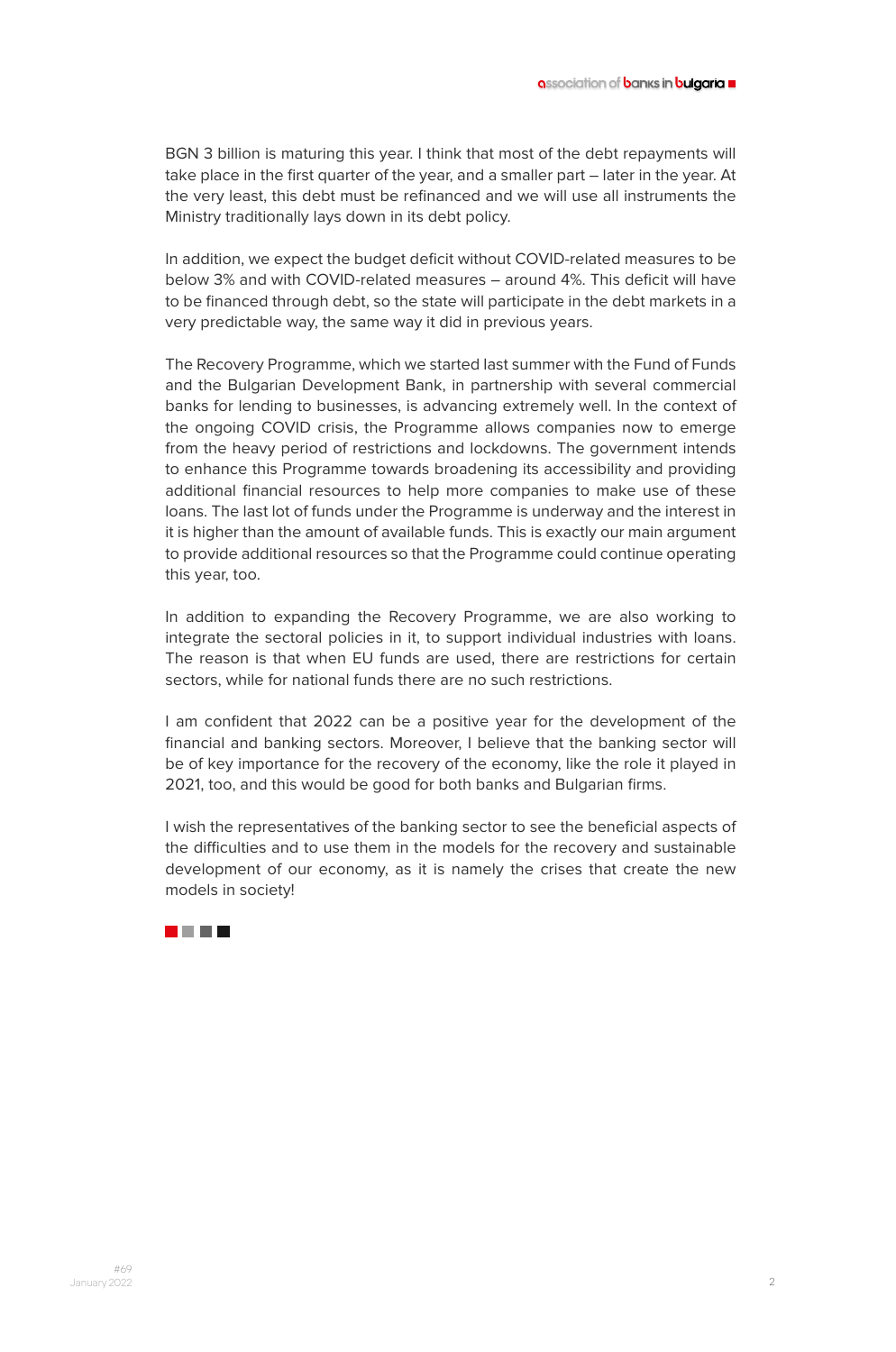## The Banking Sector – Opportunities and Challenges



**Dimitar Radev**  Governor of the BNB

It is a tradition to start a calendar year by reviewing the achievements of the banking sector in the previous year and outlining the opportunities and challenges in the new one.

In 2021 the Covid crisis continued to put the banking sector to a serious test. Unlike the stress tests in 2016 and 2019, the results of this test were not hypothetical, but provided a real assessment of the state of the sector and its capacity to operate under highly adverse conditions. This assessment can be summarised as

follows: not only were Bulgarian banks not weakened during the pandemic, but they enter 2022 with performance better than, or at worst consistent with, that at the start of the pandemic, including in terms of capital, liquidity, asset quality and profitability. According to the latest data for 2021, the overall capital adequacy ratio is 22.4% and the liquidity coverage ratio is 325.4%, i.e. above the EU average. At the same time, the gross amount of non-performing loans and advances continued to decline, and profits approached their historically high levels of 2019.

The short explanation for these results is that the banking sector was well prepared to operate in a complex and challenging macroeconomic environment, as has been the environment over the past two years. This has allowed the banking sector to have a different focus from the one it had during the global financial crisis in 2008 or during the local problems in the sector in 2014. In these previous episodes, the banking sector was mainly engaged in solving problems within the sector. In the Covid crisis over the recent two years, the banking sector was not concerned with its own problems, but mainly with alleviating the effects of the crisis on businesses and households and subsequently with the recovery and speed-up of the economy.

In this sense, the Covid crisis legitimised an important qualitative change in the position of the banking sector - from a source of problems in the past to an important factor in their resolution in recent years. Significantly, the banking sector absorbed and implemented successfully and without shocks the anticrisis package of measures approved by the BNB, amounting to about 9% of the GDP, as well as a private moratorium on loan repayments by businesses and households. At the same time, credit activity not only did not stagnate, but increased. According to the latest data from the 2021 monetary statistics, loans to businesses and households grew year-on-year by 4.1% and 12.5%, respectively.

Good operational performance was underpinned by progress on important strategic tasks. October 2021 marked the one-year anniversary of the country's accession as a full member to the European Banking Union. The assessment of this participation by both the ECB and the BNB is unequivocally positive. This assessment has to be seen outside the narrow context of the banking sector. First, it shows that Bulgaria can be a successful and full participant in euro area institutions, given that the Banking Union is the first such institution in which the country has participated; and second, it is a good example of institutional development to be followed in an environment of still serious institutional deficits.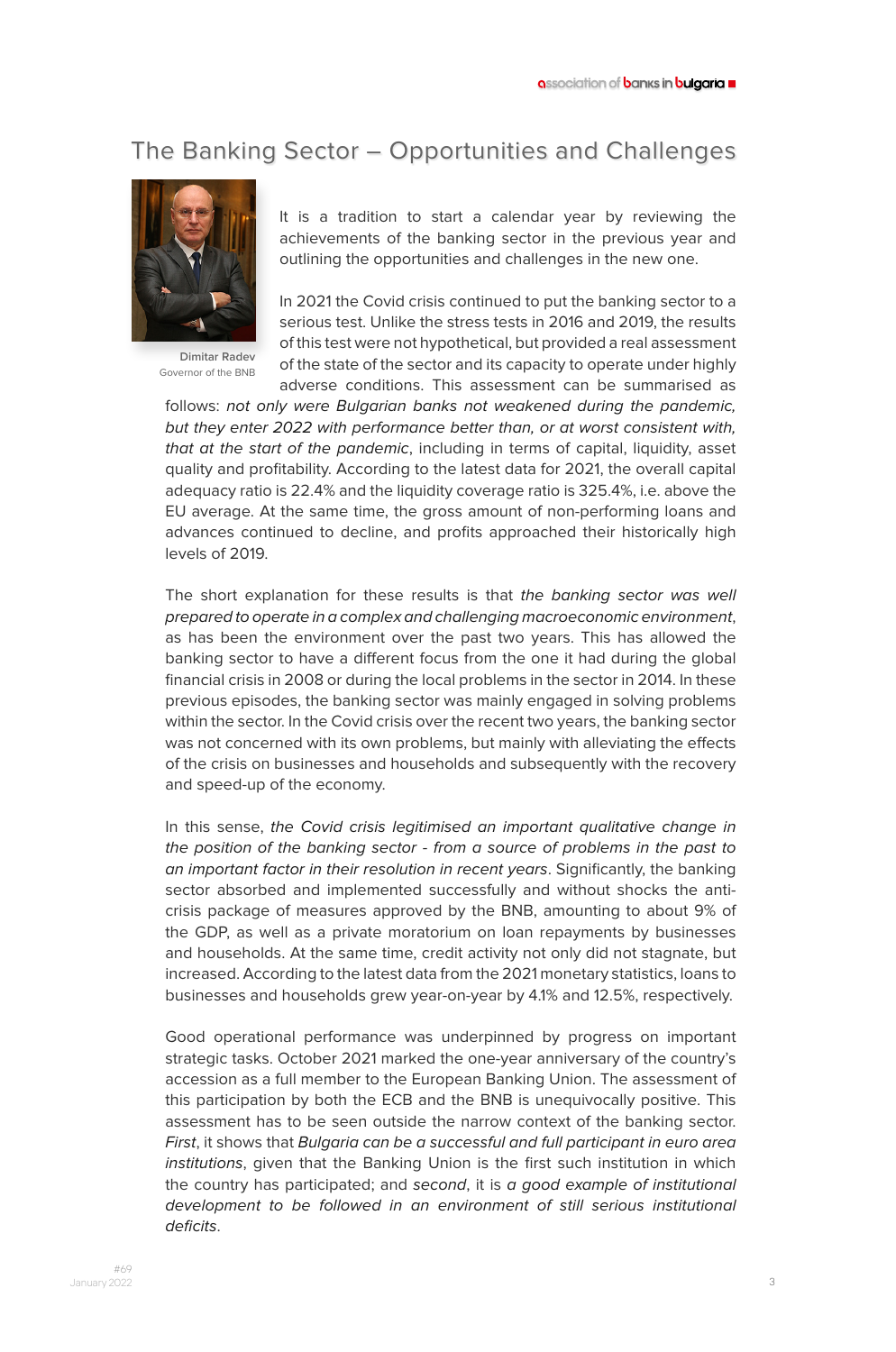In 2021, we also marked one year since the Bulgarian Lev joined the EU Exchange Rate Mechanism. This participation confirms and further proves the currency stability of the country.

Another important strategic aspect is the consolidation process continuing in our banking sector. This process follows global trends of seeking to streamline the structure and efficiency of the banking sector in the light of increasing competition and the pressure by new providers of financial services, as well as rising costs of complying with regulatory and legal norms.

In spite of the difficult and complicated environment created by the pandemic, in 2021 we saw the biggest acquisition, in terms of size and price, in the Bulgarian banking sector. A deal like this is the most accurate market evaluation of the condition of the banking sector and its attractiveness to strategic investors.

Therefore, the sector stayed in very good shape and so far, succeeded through the pandemic. Now our focus must shift onto meeting the challenges of the year 2022, keeping the strategic context, namely the process of Bulgaria's accession to the euro area, in which the banking sector will play a key role.

In general, we expect that the macroeconomic environment in 2022 will be a little more favourable, but not less challenging. Although we are at the peak of another wave of the Covid crisis, we suppose that the negative health effects would subside and lessen over the year and, consequently, measures restricting the economic activity would be eased and become more flexible. Such a development would promote the improvement in the economic environment.

On the other hand, banks will be faced with greater dynamics of the risks associated with the balance-sheet value of assets and liabilities and of returns. These dynamics will primarily depend on the development of the macroeconomic processes in Europe and, in a more global aspect, on the anticipated changes in the actions of the leading central banks. The withdrawal of the accommodative monetary policy, typical of recent years, will be visible in the reversal of the interest-rate cycle. These processes, which will be running globally with varying intensity and supported by different instruments of central banks, will largely determine the financial conditions in our country.

In the context of the ongoing global macroeconomic processes, inflation will continue to receive special attention. We expect that the rate at which the prices in Bulgaria will be rising in 2022 will reach its peak, on an annual basis, within the first half of the year, and at the end of the year, again on an annual basis, it will fall below that reported as of December 2021. The concrete nominal levels of the general price index will depend on the combined effect of the antiinflationary and pro-inflationary factors, including on the dynamics of the energy prices in the international market and the prices of foodstuffs.

We believe that the coming discussions on the adoption of the 2022 budget will give additional indications of the development of the macroeconomic processes in Bulgaria. In this regard, the topics important for the banking sector are: the annual and medium-term macroeconomic framework; the level and management of the debt; the incomes policy; and the level and management of the so-called 'contingent liabilities' in the energy, transport and social security sectors.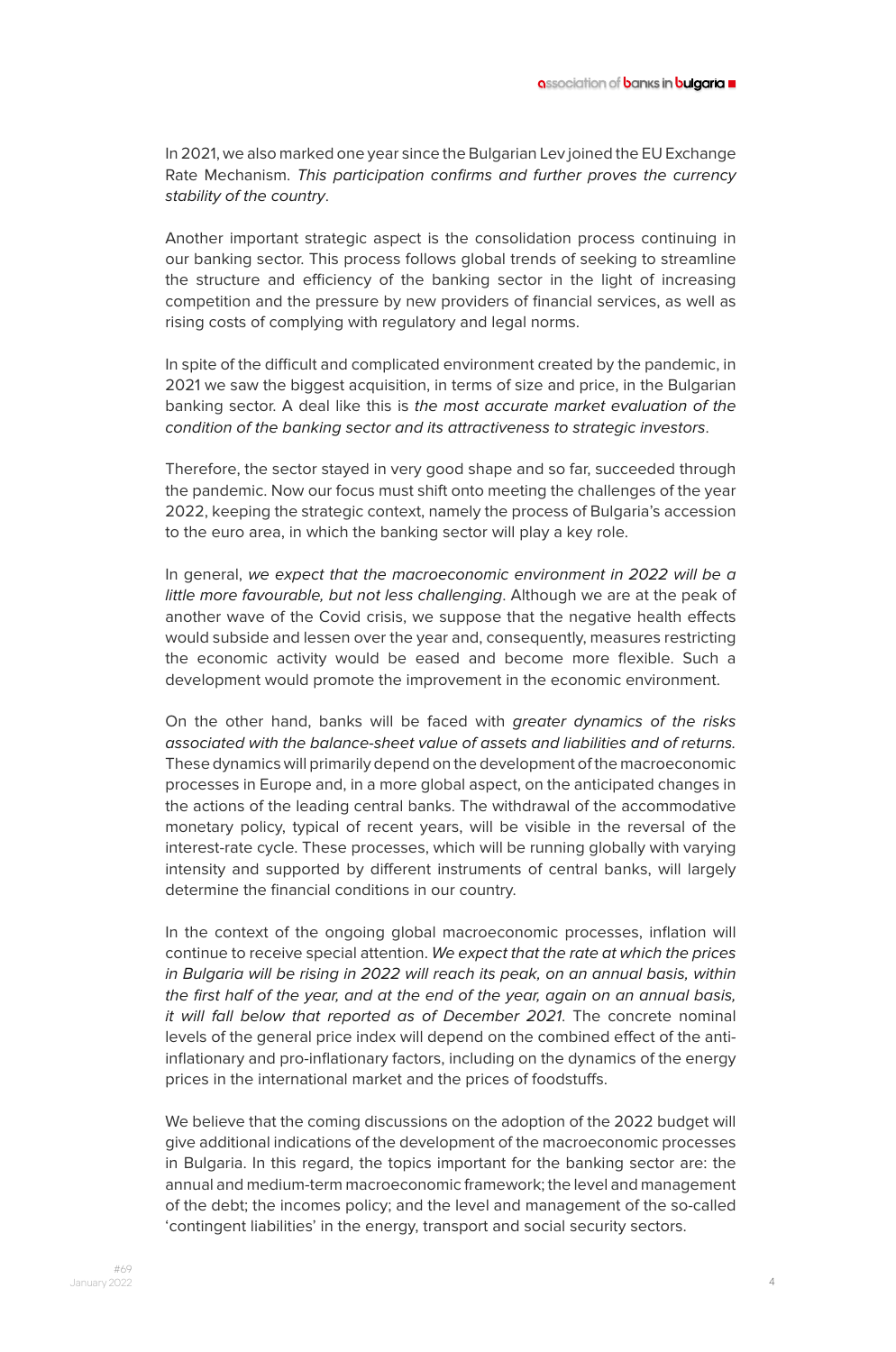In the context of the ongoing global and local macroeconomic processes and the still open issues, in 2022 the banking sector will have to find a balance between the possibilities of expanding the lending, as a result of the anticipated improvement in the economic environment, and the areas of economic uncertainty coming mainly from the evolution of inflation and the still unresolved risks caused by the pandemic. A major criterion for reaching an optimum balance for each bank will be the preservation of, and even improvement in, the quality of assets.

For its part, the BNB is ready, as it has been thus far, to implement the full range of measures, within its mandate, to mitigate and neutralise the manifestation of risks in relation to banks. The overarching objective of these measures is to preserve and further strengthen the capital reserves and the high loss-absorbing capacity of banks against potential deterioration in their loan portfolios and to ensure that the stability of the system is maintained, including in the event of less favourable than expected exogenous economic and financial developments.

In 2021, the BNB twice increased the level of the countercyclical capital buffer to reach 1.5% and confirmed the level of the systemic risk buffer at 3%. The BNB will continue to require banks to maintain adequate capital buffers against potential losses arising from the realisation of cyclical systemic risk. This risk currently arises mainly from active residential lending to households, as well as lending secured by commercial real estate. At this stage, the focus will continue to be on the implementation of macroprudential measures targeting banks' capital, but the BNB stands ready to implement additional measures, if necessary, including borrower-based.

More strategically, the BNB has already mobilised serious efforts in the project for the adoption of the euro in Bulgaria. The tasks on the way to achieving this goal go beyond the banking sector, but will also strongly involve the banks.

The dynamics of the political cycle in 2021 led to a pause in the institutions' work in the process in the country. All the factors are now in place for its resumption through the continuation of the Coordination Council for Bulgaria's preparations for euro area membership; and the institutionalisation of the Euro Adoption Plan. The draft of this plan, adopted by the Coordination Council on 30.06.2021, has already gone through the formal procedure of public consultation and interagency coordination, and has the support of our external partners.

In spite of the delay in the formal process, the BNB remained the institution that continued to work actively in all areas related to the euro area accession, falling within the scope of our responsibilities. To this end, we established the necessary internal organisation of work and good operational communication with the European Central Bank. Specific individuals and channels for partnership were identified on both sides. In this sense, the central bank is ready to carry out the huge amount of technical work related to the adoption of the euro in a timely manner, notwithstanding the emerging tighter work schedule.

In conclusion, 2022 is promising to be a year of challenges but also opportunities for the banking sector. The achievements of 2021 show that the sector is in a strong starting position to meet the challenges and make good use of the opportunities.

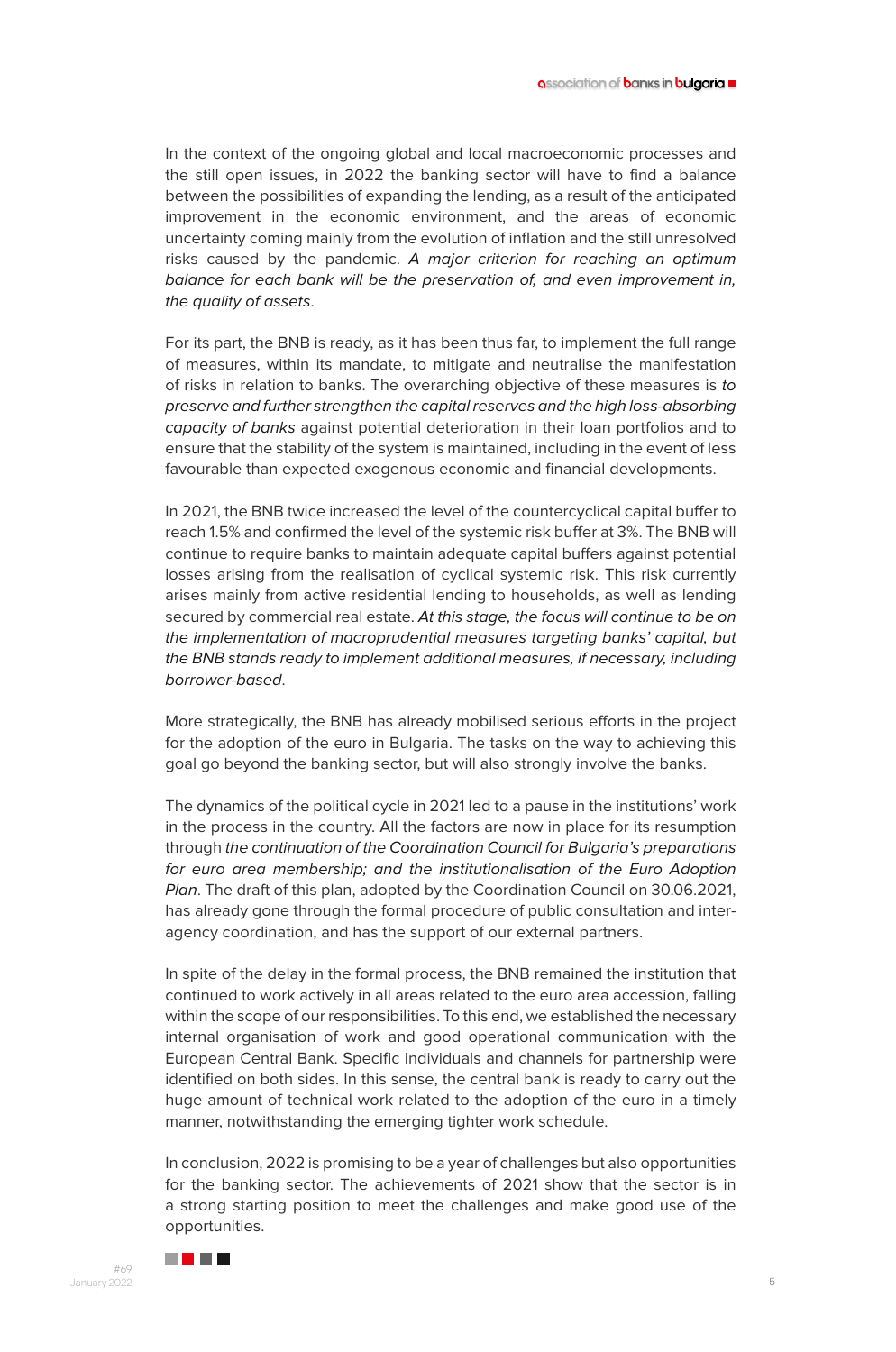The digitalization and the contribution of banks to achieving an environmentally friendly and sustainable economy will continue to be leading for the banking system in 2022



**Diana Miteva**  Chairperson of the Executive Board of the ABB Executive Director of DSK Bank

The state of the Bulgarian economy and the recovery of the economic sectors from the pandemic of COVID-19 will predetermine the activity of the banking sector again in 2022. Although the forecasts of a number of European and international institutions are for potentially slower growth of the Bulgarian economy compared to the European and the global one, the expectations in 2022 for the Bulgarian economy are that it is going to return to the levels last observed in 2019 or before the coronavirus crisis.

This year will be marked by the decisions of the leading central banks to gradually withdraw the incentives given to economies to counter the negative effects of the COVID-19 pandemic, their response to inflation and the related debates on the interest rates. The monetary policy of the leading central banks, respectively, the interest rate environment is expected to continue to have a major impact on the performance of banks.

The Bulgarian banking system enters 2022 well capitalized, highly liquid and profitable. The gradual recovery of business activity last year had a positive effect on all key indicators of the financial performance of the banking sector. This is essential for economic development, not only for the banks but for the society as a whole.

Both deposits and loans in the banking system continue to grow – being a proof that the confidence in banks remains high and that they are successfully fulfilling their function in financing households and companies and contributing to financial stability. A positive trend we are witnessing is that citizens and companies are increasingly turning to alternative ways of managing their savings and investments, thanks to the wide range of products offered by the banks.

In recent years, regulations in the field of banking and financial services have increased tremendously, both in number and regarding the strength of the requirements. In this sense, the regulatory pressure on banks and related costs for banks will remain among the main challenges for the banking sector in 2022. Banks are looking for an effective way to deal with the growing number, complexity and fragmentation of new regulations introduced, not only by the European institutions, but also globally, such as the Basel IV agreement, the anti-money laundering framework, cybersecurity requirements, support for environmentally sustainable economic activities, part of the so-called "Green Deal" and related taxonomy, and others.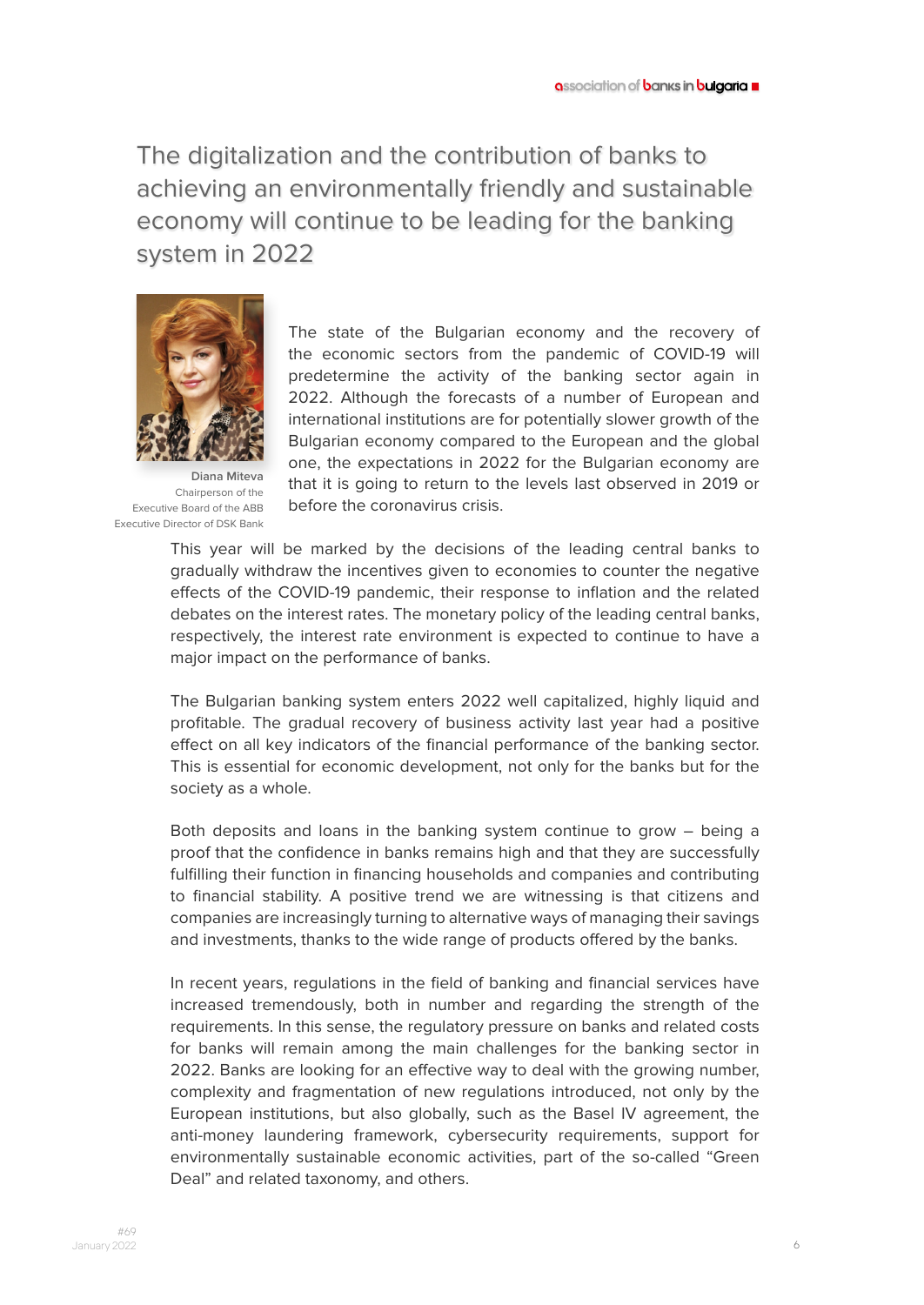Digitalization, cybersecurity, credit risk management and the contribution of banks to achieving a green and sustainable economy will continue to be among the leading topics for the banking system in 2022.

Banks are already adapting their activities, their business models, internal rules, products and services in connection with the new realities, for which they intensively communicate and prepare their clients - both in terms of providing the necessary financing but also expertise, risk assessment and consultations.

In 2022, when the Association of Banks in Bulgaria /ABB/ will celebrate 30 years since its establishment, we will continue our consistent policy of openness and fair treatment, both to our members and to government agencies, institutions, other organizations, the media and society as a whole.

We take this opportunity to reiterate the ABB's readiness for fruitful and constructive cooperation with the Council of Ministers, the National Assembly, the Ministry of Finance, the Bulgarian National Bank, the Financial Supervision Commission and other state bodies and institutions in legislative proposals, various regulatory changes or other significant actions for the society this year.

It is also important for us that the work on the National Plan for the introduction of the euro in the Republic of Bulgaria is carried out in the presence of clear messages, timely actions and communication, so that it is possible to adequately plan the necessary activities in the banking sector in relation with the adoption of the euro in the country - in the short run and in medium term.

As usual, the ABB will rely on the European Banking Federation /EBF/, of which it is a member, to ensure the professionalism and efficiency of its activities. Participating in its work is extremely useful for the ABB's interaction with the European and national regulators, as well as for helping in finding the most effective solutions to various issues important for the development of the banking system.

We would like to express our appreciation and heartfelt gratitude to the representatives of the member banks of the Association, who actively participate in its work, united in 6 committees and 12 working groups at the ABB. We will continue to rely on you in 2022, in view of the emerging challenges the banking business is facing and the high social responsibility that the banking system has, as one of the key sectors for the development and stability of the national economy.